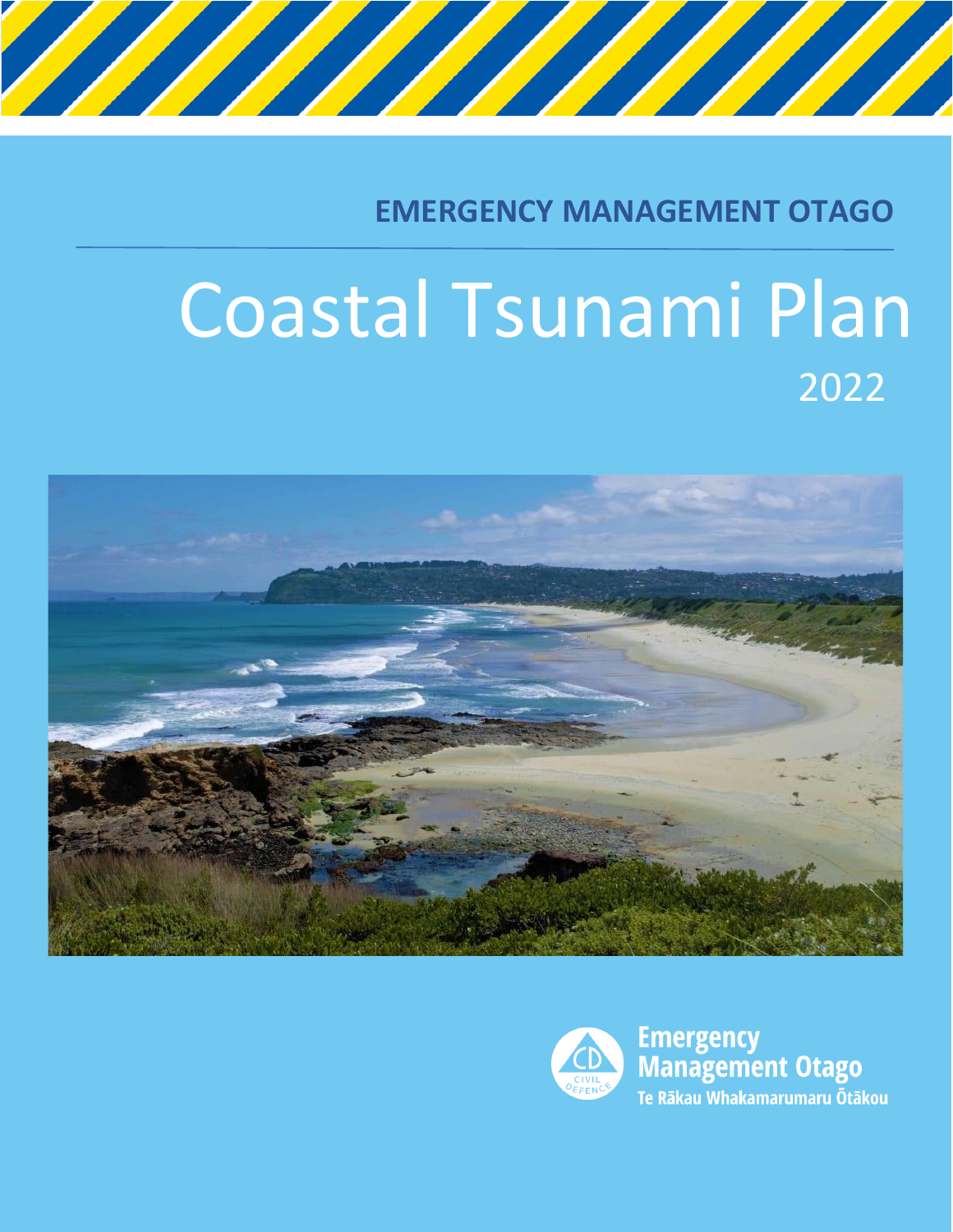## Otago CDEM Group Coastal Tsunami Plan

## Contents

<span id="page-1-0"></span>

| <b>Emergency</b>                                                          | Document Name: Otago CDEM Group Coastal Tsunami<br>Plan                         |
|---------------------------------------------------------------------------|---------------------------------------------------------------------------------|
| <b>Management Otago</b><br><b>OFFERS</b><br>Te Rākau Whakamarumaru Ötākou | Document Owner: Otago Civil Defence Emergency<br><b>Management Group Office</b> |
|                                                                           | Authorised By: Chair of the Otago Civil Defence                                 |
|                                                                           | <b>Emergency Management Group</b>                                               |
|                                                                           | <b>Implementation Date: March 2022</b>                                          |
|                                                                           | Review Period: 5 yearly, following an exercise, or use.                         |
|                                                                           | Last Reviewed: N/A                                                              |
|                                                                           | <b>Next Review: March 2027</b>                                                  |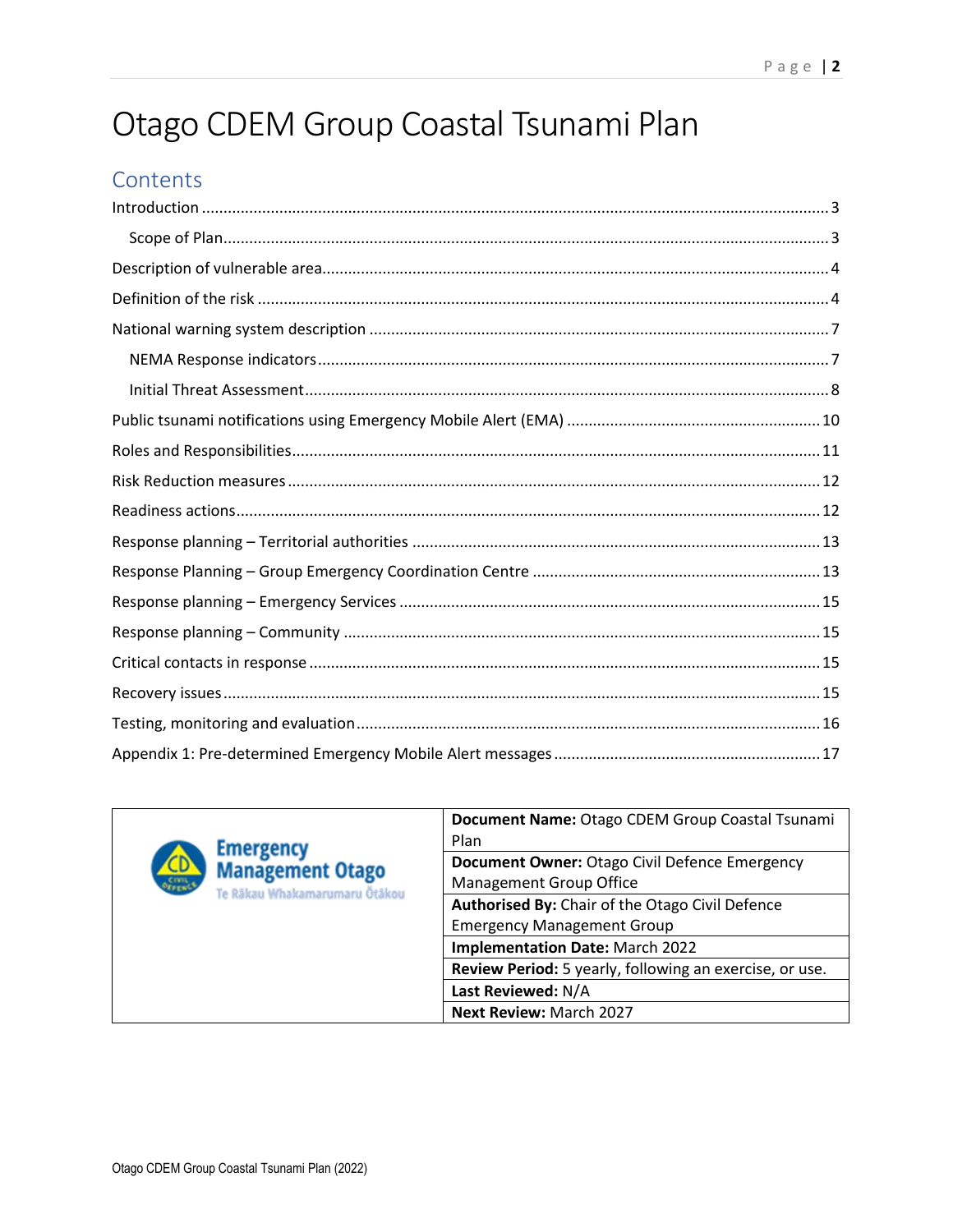#### Introduction

Although a tsunami cannot be prevented, the impact of a tsunami can be mitigated through community awareness, preparedness, timely warnings and effective response.

It is therefore important that the Otago CDEM Group plans for the provision of coordinated public and community information, timely consistent warnings and effective response for a tsunami event on the Otago coast.

This plan is to detail the preparedness, warning processes and systems, risk evaluation, activation, evacuation and other response arrangements in the event of a tsunami threat on the Otago coast. An inland tsunami risk is recognised as a hazard to lakeside communities in Queenstown Lakes and Central Otago districts but are out of scope for this plan.

#### <span id="page-2-0"></span>Scope of Plan

- Identify at risk coastal areas and communities.
- Describe the risk of tsunami on Otago Coast.
- Warning and notification arrangements procedures, including links with national warning systems and public alerting processes.
- Media arrangements. Incorporating pre-scripted messages in the Public Information plan.
- Testing and exercising of warning systems as part of the overall exercise programme.
- Provision of education to support Community based plans.

Tsunami continues to be a hazard which covers multiple districts in Otago and requires regional coordination.

Standard Operating Procedures (SOPs) are in place in each of the coastal districts and planned for the Group Coordination Centre. This plan documents the thinking behind SOPs, response plans and will assist in guiding future revisions.

This plan was approved by the Otago Civil Defence Emergency Management Group Joint Committee at it's meeting 31 March 2022.

**AARON HAWKINS** Chairman, Otago Civil Defence Emergency Management Group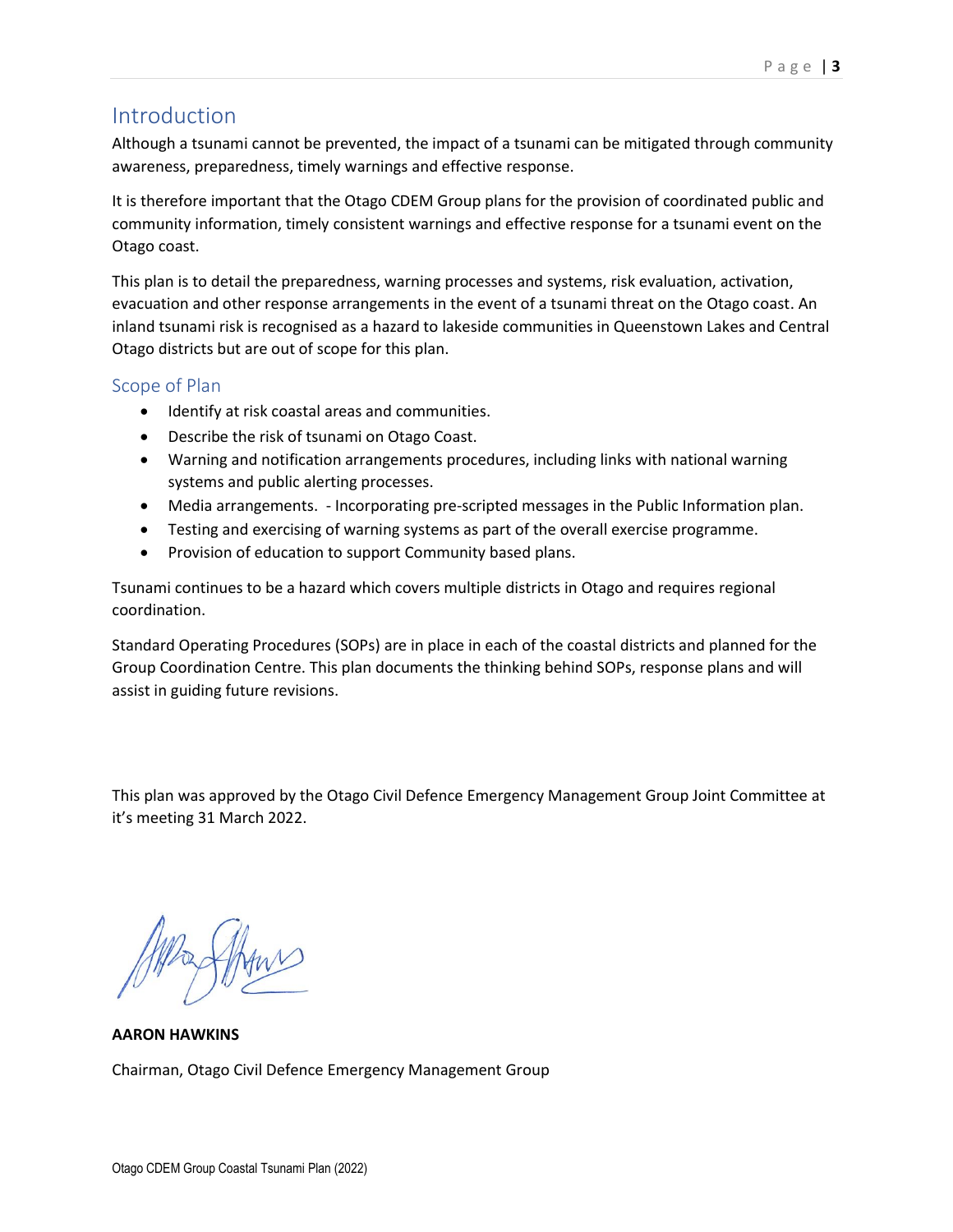## <span id="page-3-0"></span>Description of vulnerable area

In Otago the coastal districts of Waitaki, Dunedin and Clutha consist of 480 kilometres of coastline<sup>1</sup>.



Significant communities at risk from a coastal tsunami (north to south) are<sup>1</sup>:

*Figure 1* Coastal communities included in ORC report - Community vulnerability to elevated sea level and coastal tsunami events in Otago. (2012)

- Otago Harbour (Harwood / Harington Point)
- St Kilda / St Clair / Ocean Grove

Other areas at risk may include river mouths during recreational fishing seasons, or coastal areas during significant events such as regattas, ship movements etc.

## <span id="page-3-1"></span>Definition of the risk

The New Zealand tsunami hazard is outlined in the National Hazardscape Report<sup>2</sup>.

The Otago coastline could be affected by tsunami of varying amplitudes and originating from many sources. NIWA<sup>3</sup> investigated all credible sources of tsunami that could impact on the Otago coast. The sources include a distant (far-field) source from around the perimeter of the Pacific Ocean (often referred to as the 'Pacific Ring-of-Fire'), and local source (near-field) tsunami, sourced from local

<sup>1</sup> Community vulnerability to elevated sea levels and coastal tsunami events in Otago (ORC, 2012)

<sup>2</sup> NZGovt. (2007). *National Hazardscape Report.*

<sup>3</sup> NIWA. (2007). *Otago Region hazards management investigation: tsunami modelling study.*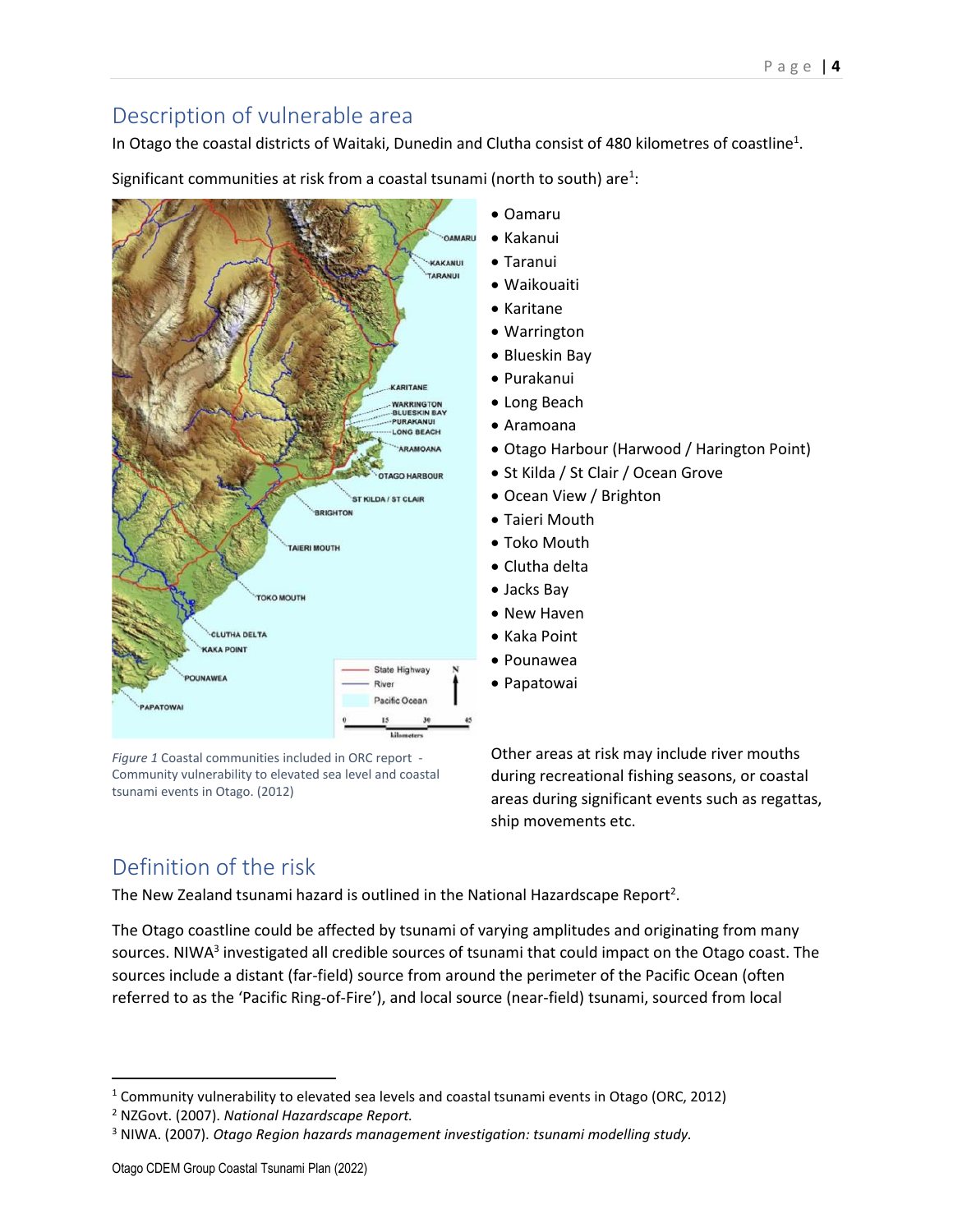offshore faults and nearby subduction zones, such as the Puysegur trench to the south of New Zealand's South Island.

NIWA concluded that both near and far-field earthquakes can generate tsunami that could affect the Otago coast. The northern stretch of the Otago coastline (north of the Otago Peninsula) generally has a greater level of exposure to tsunami generated from South America, while the southern stretch of coastline (south of the Otago Peninsula) generally has a greater level of exposure from near-field subduction zone events in the Puysegur Trench. This difference is mainly due to the local geography and aspect of these two sections of coast. The coastline north of the Otago Peninsula has a more easterly aspect and is therefore more exposed to tsunami waves approaching from South America. The Otago Peninsula may also have a moderating effect during a Puysegur Trench tsunami, with refraction of waves occurring along the coastline to the north of this feature. Communities to the south of the Otago Peninsula are also closer to the Puysegur Trench.

NIWA identified that the largest tsunami faced by the Otago region is likely to be associated with a large subduction zone earthquake on the Puysegur Fault. This is due to the proximity of this potential tsunami source and its potential to generate large earthquakes. The impact of a tsunami generated from the Puysegur Trench is likely to be considerable for the southern part of the coast.

Other sources of tsunami include offshore local faults, such as the Castle Hill, Akatore, Takapu and Waihemo fault systems and the continental shelf submarine landslides. NIWA concluded that the effects of tsunami generated by offshore local faults are likely to create 'small' tsunami with water-surface displacement of up to two metres.

Whilst not well researched or reported on, the threat of an inland lake tsunami exists from the same triggers – i.e. large earthquake or landslip into the lake. Research work on this is planned for inclusion in the 2021-2031 10-year plan for the Otago Regional Council.

Reports offering more detail of the tsunami threat for Otago include:

- GNS national report *Review of Tsunami Hazard in New Zealand (2013 Update)*
- ORC report *Community vulnerability to elevated sea level and coastal tsunami events in Otago.* (2012)
- NIWA reports: *Otago Region hazards management investigation: tsunami modelling study.*  (2007); *Modelling tsunami inundation of Aramoana and Harrington Point Dunedin A 1:500 year 50th percentile scenario.* (2015)

The GNS report "Review of Tsunami Hazard in New Zealand<sup>4</sup> (2013 Update)" contains a probabilistic tsunami hazard model covering the entire NZ coastline. The coastline was divided into 268 sections each approximately 20km long. The model produces a hazard curve that illustrates the expected maximum tsunami height as a function of return period.

<sup>4</sup> Report downloadable from civildefence.govt.nz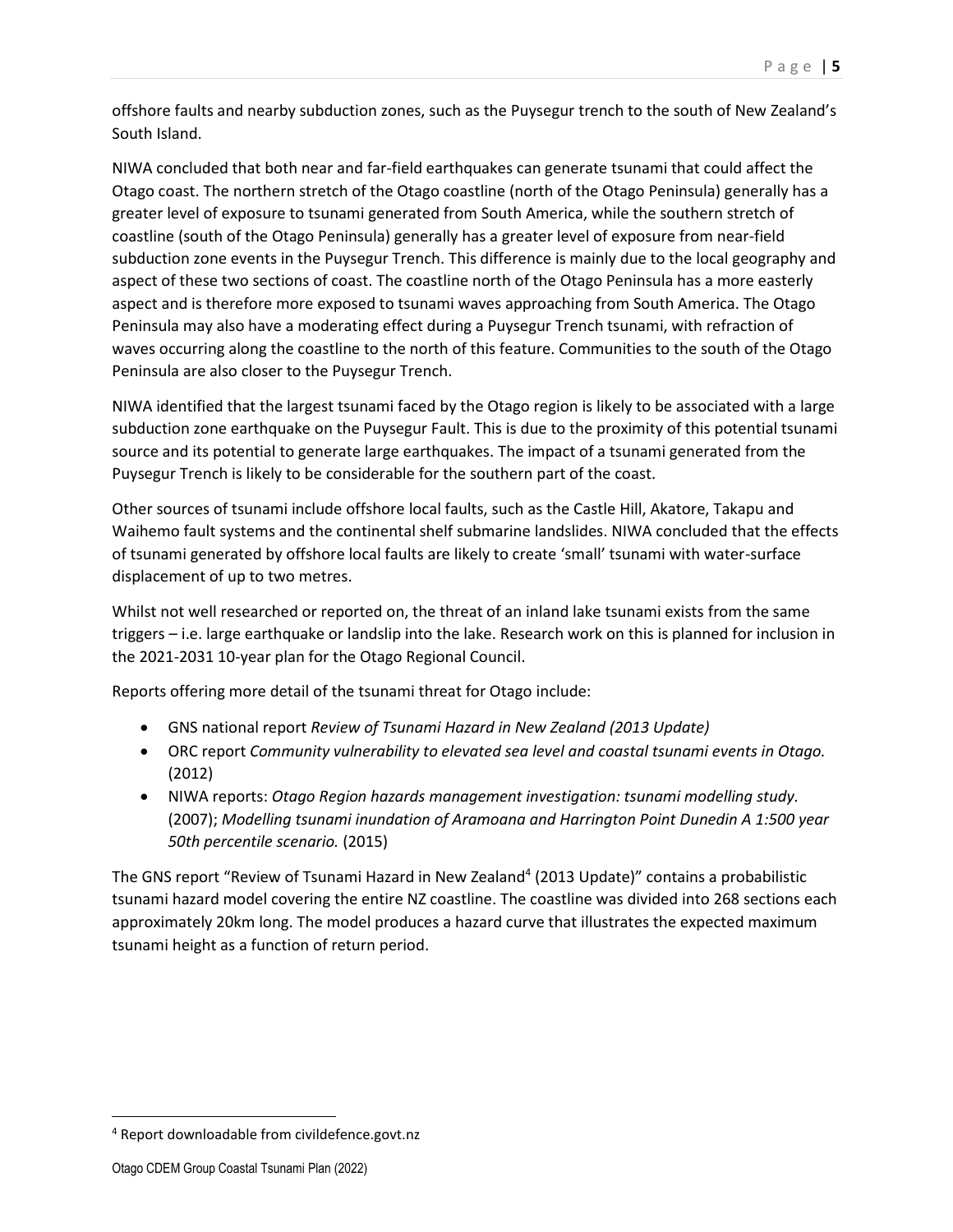| Sect No. | District/City | <b>Section Location</b>    | 1:2500(84%)<br>1:500(50%) |      |
|----------|---------------|----------------------------|---------------------------|------|
|          |               |                            | Amplitude height (metres) |      |
| 165      | Waitaki       | Oamaru                     | 4.6                       | 8.5  |
| 166      | Waitaki       | Kakanui                    | 4.4                       | 8.3  |
| 167      | Waitaki       | Hampden                    | 4.3                       | 8.0  |
| 168      | Waitaki       | Shag Point / Matakaea      | 3.5                       | 6.7  |
| 169      | Dunedin       | Waikouaiti                 | 5.0                       | 9.4  |
| 170      | Dunedin       | Dunedin City               | 4.8                       | 9.2  |
| 171      | Dunedin       | St Clair                   | 3.6                       | 6.9  |
| 172      | Dunedin       | <b>Brighton</b>            | 5.3                       | 10.3 |
| 173      | Clutha        | Chrystalls Beach           | 5.1                       | 9.8  |
| 174      | Clutha        | Clutha River               | 5.1                       | 10.0 |
| 175      | Clutha        | <b>Catlins River</b>       | 4.8                       | 9.3  |
| 176      | Clutha        | Tahakopa Bay               | 4.5                       | 10.3 |
| 177      | Clutha        | Makati (Chaslands Mistake) | 4.8                       | 9.1  |

The GNS Report<sup>5</sup> has divided the Otago Coast into 13 sections each approximately 20km long. The maximum wave amplitudes the modelling provided for 1:500(50%) and 1:2500(84%) return period tsunami scenarios are shown in the following table.

Evacuation zone boundaries are best estimates based on forecast maximum wave heights at the coast and do not necessarily reflect the area that will be inundated by a tsunami wave. Some properties/dwellings etc. will not necessarily be inundated but have been included within the evacuation zone because access may be affected, and they would be isolated.

Evacuations of zones on the Otago coast have been aligned with the National Emergency Management Agency (NEMA) threat levels as follows.

| <b>NEMA Threat Level</b> |             | <b>Threat Definition</b>                                                          | Zones Evacuated along Otago coast     |  |  |
|--------------------------|-------------|-----------------------------------------------------------------------------------|---------------------------------------|--|--|
|                          | $0.3 - 1 m$ | Strong and unusual currents activity<br>(incl. harbours, estuaries & small boats) | Red Zone                              |  |  |
|                          | $1 - 3$ m   |                                                                                   | Red and all Orange Zones              |  |  |
|                          | $3 - 5m$    | Land & Marine Threat                                                              | Red, all Orange, and all Yellow Zones |  |  |
|                          | $5 - 8 m$   |                                                                                   | Red, all Orange, and all Yellow Zones |  |  |
|                          | > 8 m       |                                                                                   | Red, all Orange, and all Yellow Zones |  |  |

More detailed information on the determination of the evacuation zones is in the "2017 Tsunami Evacuation Zone Project Background" prepared by Emergency Management Otago for the zone mapping project.

<sup>&</sup>lt;sup>5</sup> GNS national report Review of Tsunami Hazard in New Zealand (2013 Update)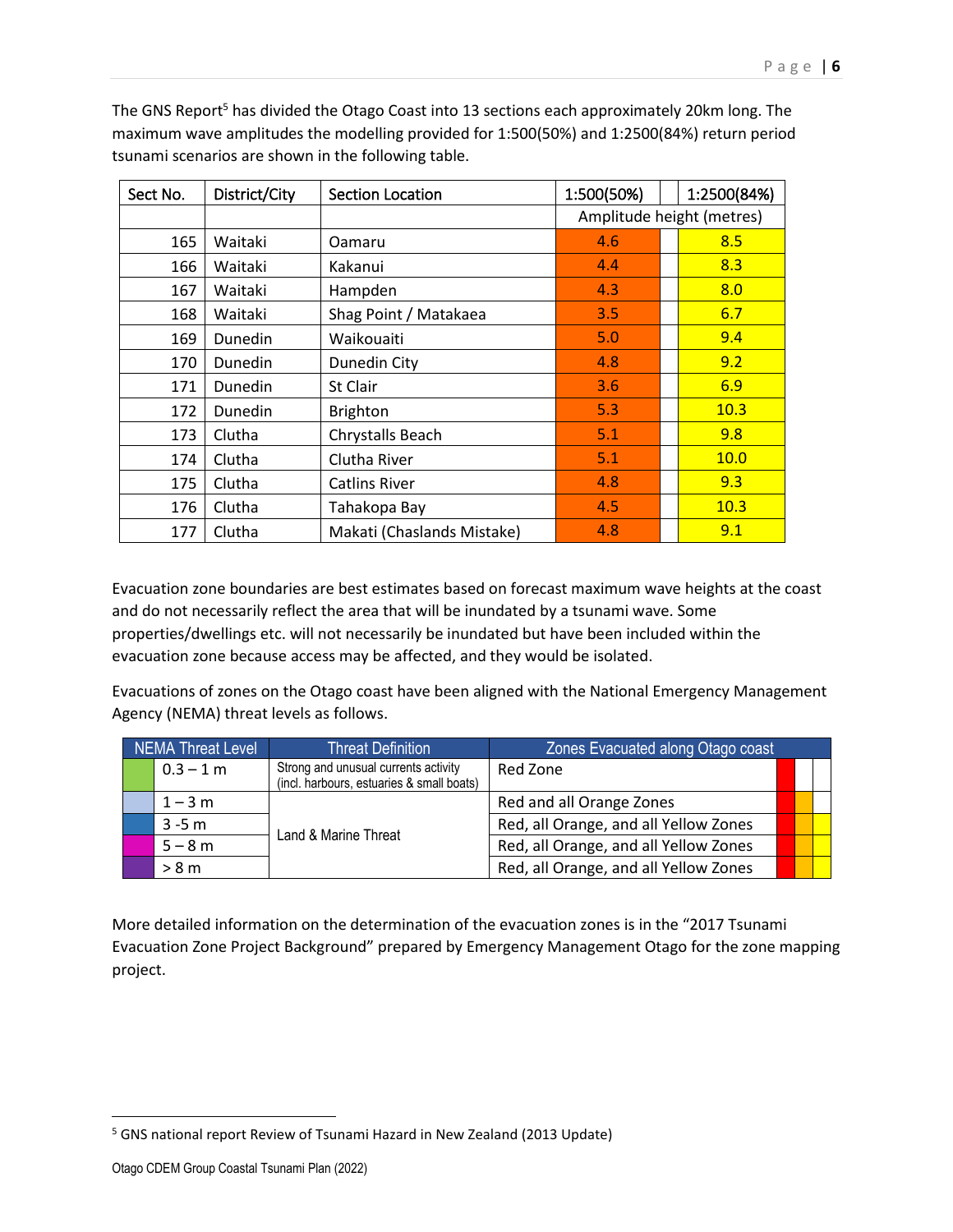## <span id="page-6-0"></span>National warning system description

The revised national Tsunami Advisory and Warning Plan [SP 01/20] outlines the national procedures for National Emergency Management Agency to advise local authorities, national agencies and the media of possible tsunami that could affect coastal areas of New Zealand. It deals with the arrangements to receive and assess tsunami information at the national level, and the dissemination of national official notifications via the National Warning System (NWS) and the Emergency Mobile Alert (EMA) system.

#### <span id="page-6-1"></span>NEMA Response indicators<sup>6</sup>

|                | <b>Region Location</b>                                                | <b>Thresholds</b>                     | Possible notification issued via the National Warning                                                                                                                                                                                                                                                                                                                                                                                                                                                                                                                                                                                          |  |
|----------------|-----------------------------------------------------------------------|---------------------------------------|------------------------------------------------------------------------------------------------------------------------------------------------------------------------------------------------------------------------------------------------------------------------------------------------------------------------------------------------------------------------------------------------------------------------------------------------------------------------------------------------------------------------------------------------------------------------------------------------------------------------------------------------|--|
|                |                                                                       |                                       | <b>System</b>                                                                                                                                                                                                                                                                                                                                                                                                                                                                                                                                                                                                                                  |  |
|                | New Zealand<br>(0-1 hour to<br>nearest coast<br>Local source)         | $M \geq 6.5$ and<br><100km depth      | Natural, felt signs are the primary warning for local source tsunami<br>(Region 1).<br>If possible and as appropriate, NEMA will issue one or a sequence of the<br>following Advisories and Warnings:<br>• National Advisory: Earthquake Being Assessed<br>National Advisory: Tsunami Activity - Strong Unusual Currents<br>• National Warning: Tsunami Threat<br>• Emergency Mobile Alert (to areas where land inundation is forecast)<br>• National Advisory: No Tsunami Threat<br>National Advisory: Earthquake - No Tsunami Threat                                                                                                         |  |
| 1              | Southern<br>Kermadec<br>(<1 hour to<br>nearest coast<br>Local source) | $M \ge 7.9$ and $\le 150$ km<br>depth | Natural, felt signs are the primary warning for local source tsunami<br>(Region 1), however Southern Kermadec earthquakes located between<br>25°S and 33°S may not be widely felt in New Zealand.<br>If possible and as appropriate, NEMA will issue one or a sequence of the<br>following Advisories and Warnings:<br>• National Advisory: Earthquake Being Assessed (local/regional boundary<br>holding message)<br>• National Advisory: Tsunami Activity - Strong Unusual Currents<br>• National Warning: Tsunami Threat<br>• Emergency Mobile Alert (to areas where land inundation is forecast)<br>• National Advisory: No Tsunami Threat |  |
| $\mathfrak{p}$ | South-West<br>Pacific<br>$(1-3$ hours<br>Regional-<br>source)         | $M \ge 7.5$ and <100km<br>depth       | Initial message:<br>• National Advisory - Large Pacific Earthquake Being Assessed holding<br>message<br>Followed by (as appropriate, once confirmed data and advice received<br>from GNS Science):                                                                                                                                                                                                                                                                                                                                                                                                                                             |  |
| 3              | <b>Wider Pacific</b><br>(>3 hours<br>Distant-source)                  | $M \geq 8.0$ and<br><100km depth      | National Advisory: Tsunami Activity - Strong Unusual Currents<br>• National Warning: Tsunami Threat<br>• National Advisory - No Tsunami Threat to New Zealand<br>• Emergency Mobile Alert (to areas where land inundation is forecast)                                                                                                                                                                                                                                                                                                                                                                                                         |  |

NEMA and GeoNet receive tsunami notifications directly from the Pacific Tsunami Warning Centre (PTWC), and NEMA receives earthquake (or other potential tsunami sources e.g. offshore volcano) reports from GeoNet.

When the first National Warning is issued by NEMA, information about the expected threat may be provided if available in the form of estimated wave arrival times and/or a threat map (or table) that shows coastal regions at risk. Often this data is not available at the time of the initial warning.

<sup>6</sup> MCDEM (NEMA) Tsunami Advisory and Warning Plan [SP 01/20]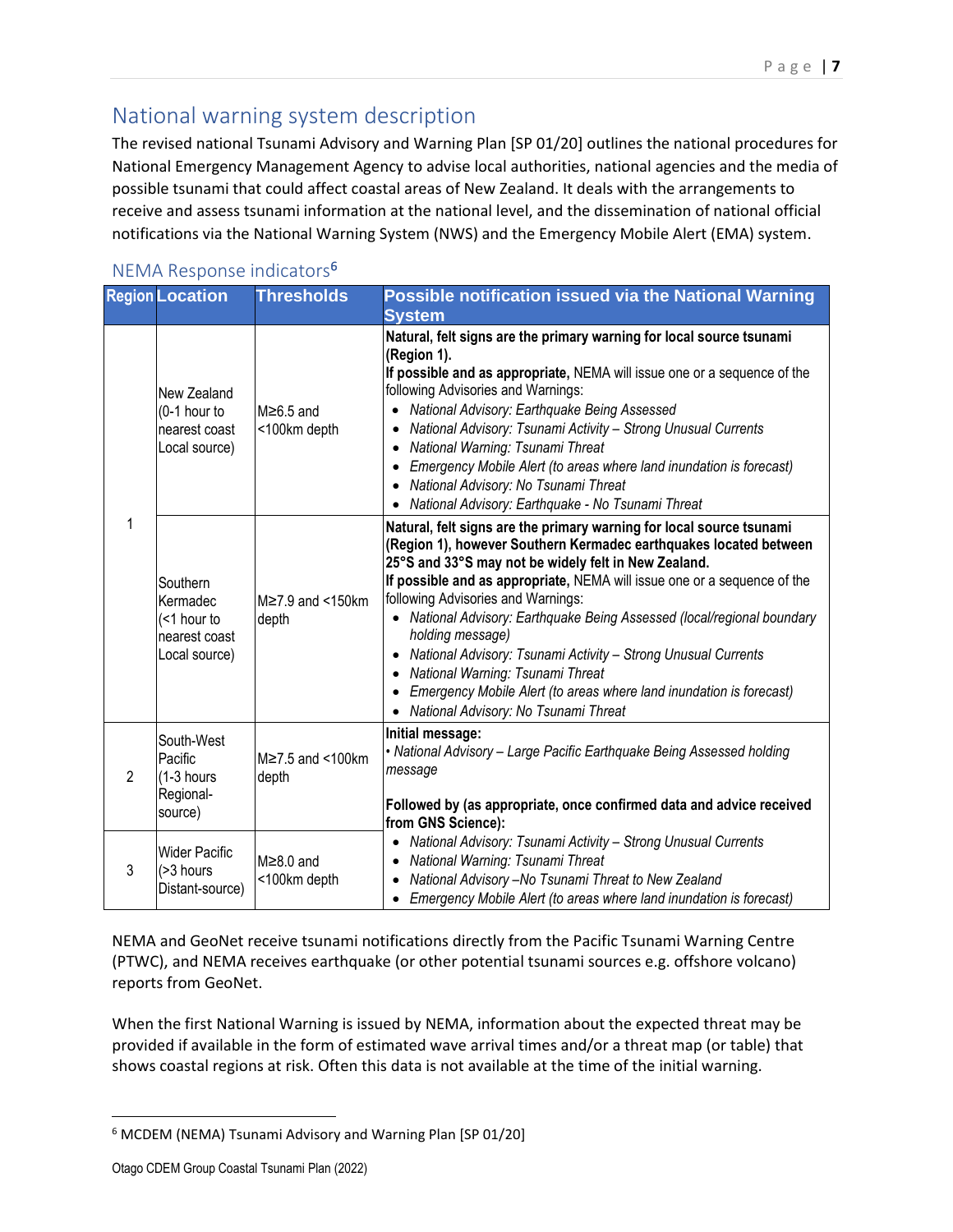All CDEM Groups and CDEM Group members receive official national tsunami advisories and warnings via the NWS. When time and expertise is available, CDEM Groups are responsible for further local threat assessment and deciding on appropriate local public alerting and response for regional and distantsource tsunami. For example, designating which evacuation zones are relevant to evacuate, dependent on the threat.

#### <span id="page-7-0"></span>Initial Threat Assessment

NEMA receives tsunami notifications directly from the PTWC, as well as earthquake notifications (for local earthquakes) from GeoNet. The initial PTWC message will include:

- Preliminary earthquake parameters magnitude, time (UTC), coordinates of epicentre, depth and description of location (e.g. southeast of Loyalty Islands).
- An initial evaluation e.g. "\* BASED ON THE PRELIMINARY EARTHQUAKE PARAMETERS... WIDESPREAD HAZARDOUS TSUNAMI WAVES ARE POSSIBLE."
- A tsunami threat forecast e.g. "\* HAZARDOUS TSUNAMI WAVES FROM THIS EARTHQUAKE ARE POSSIBLE WITHIN THE NEXT THREE HOURS ALONG SOME COASTS OF (countries listed)
- Recommended actions for government agencies (NEMA) and public.
- Estimated times of arrival for potentially affected localities noting actual arrival times may differ and the initial wave may not be the largest. E.g. "NORTH CAPE NEW ZEALAND 34.4S 173.3E 1520 02/10" "AUCKLAND WEST NEW ZEALAND 37.1S 174.2E 1624 02/10"

Emergency Management Advisors also receive tsunami notifications directly from the PTWC (this is a publicly subscribed service) and will make an initial risk assessment of the to-be-expected first wave arrival time. This allows for an indication of the urgency for response actions to be taken ahead of the first alert through the NWS.

A group meeting via teleconferencing is undertaken to ascertain the appropriate initial response requirements to ensure we are ready to act in response to the National Emergency Management Agency advice.

Any decisions made need to take into account that the PTWC messages are received by media and members of the general public at the same time Civil Defence Emergency Management. Expectations by the public for authoritative messaging and action will be high.

Depending on the assessment of the information received for an earthquake, NEMA may issue one or more of the following official notifications:

#### **National Advisories:**

- *National Advisory – Earthquake Being Assessed*
- *National Advisory – Large Pacific Earthquake Being Assessed*
- *National Advisory – No Tsunami Threat to New Zealand*
- *National Advisory – Earthquake – No Tsunami Threat to New Zealand*
- *National Advisory –Tsunami Activity – Strong Unusual Currents*

#### **National Warnings:**

• *National Warning – Tsunami Threat*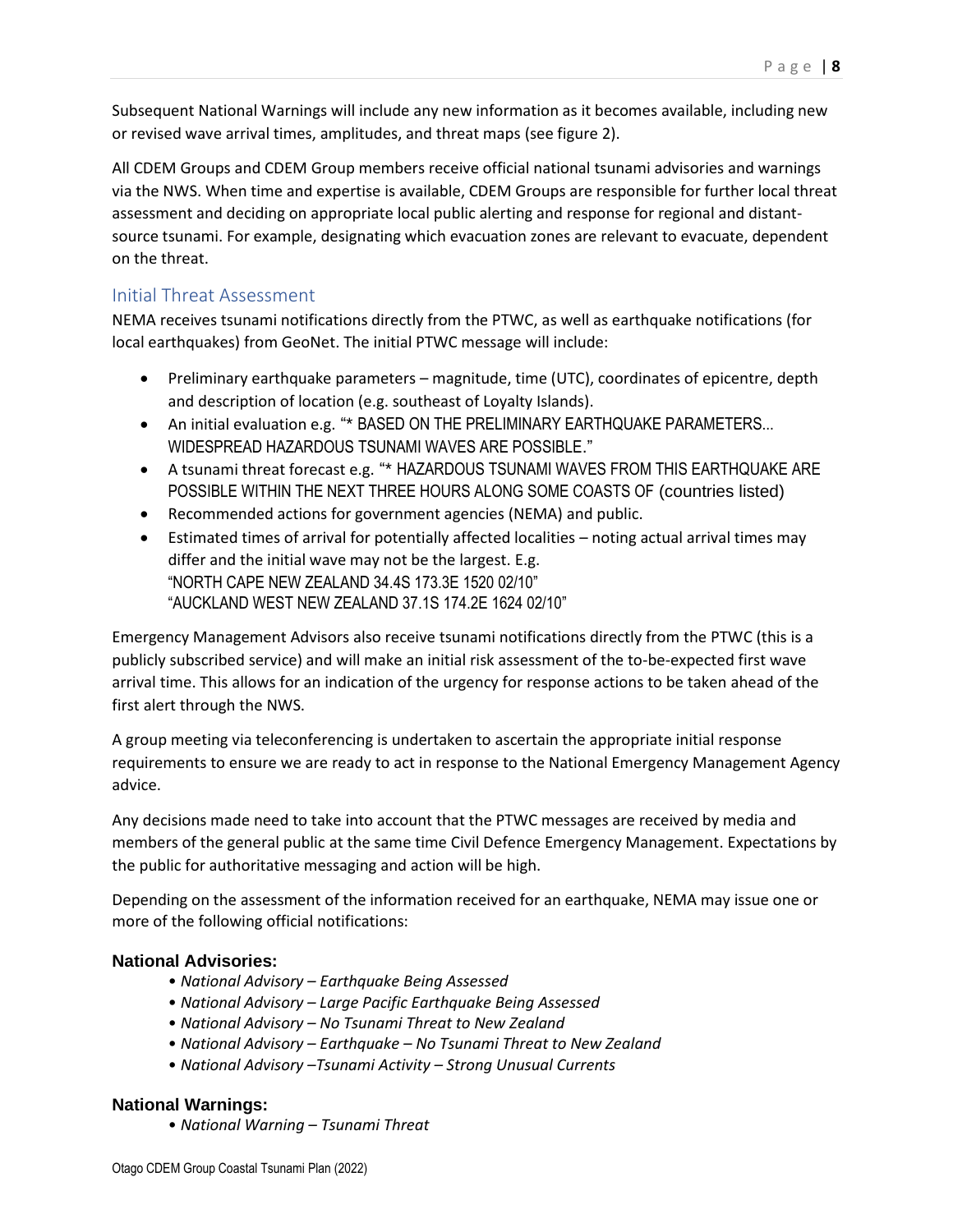#### **Tsunami cancellation messages:**

- *National Advisory –Tsunami Activity CANCELLED*
- *National Warning – Tsunami Threat CANCELLED*



*Figure 2* Coastal regions for wave height estimations issued in National Warnings (NEMA) The different colours only reflect the different regions. Maps produced during an event will be colour-coded to indicate potential wave heights for each region.

In Otago the national warning system is received by Emergency Management Otago staff, who will then activate their Incident Management Teams as appropriate to the level of advisory / warning. See *Response Planning,* pages 13-15 for more information.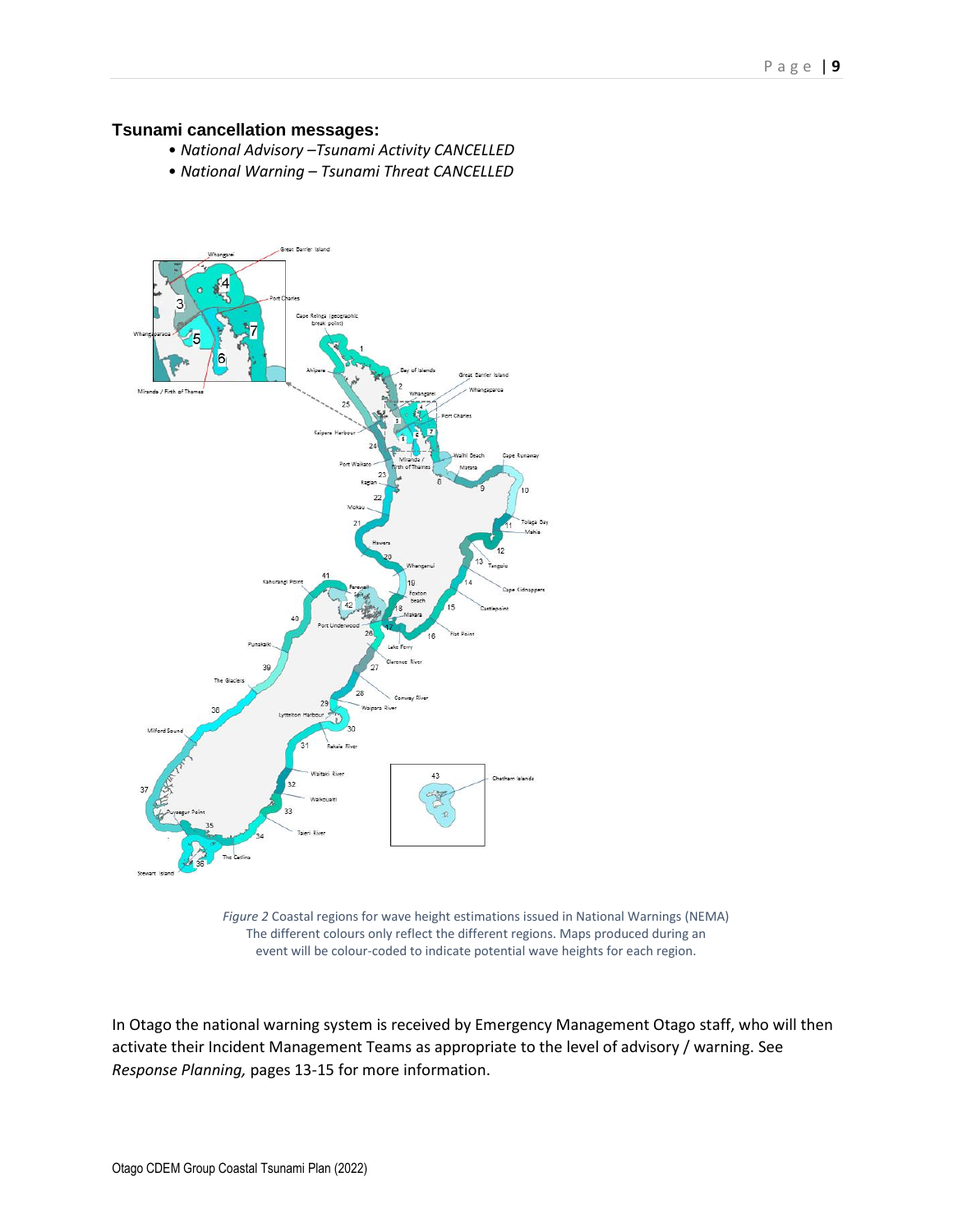## <span id="page-9-0"></span>Public tsunami notifications using Emergency Mobile Alert (EMA)

The Emergency Mobile Alert (EMA) system delivers alerts directly to people's mobile phones in targeted areas, without subscription required. NEMA and the CDEM Groups have agreed the optimum arrangements to alert people via EMA once a credible tsunami threat has been established.

#### **Use of EMA during a tsunami**

|                               | Upon receipt of Threat Forecast<br>Map or Rapid Threat Evacuation<br>Map from GNS Science/GeoNet<br>that includes at least one coastal<br>region with land inundation.                                                                     | Upon receipt of a further Threat<br><b>Forecast Map or Rapid Threat</b><br>Evacuation Map from GNS Science/<br>GeoNet that increases or decreases the<br>number of coastal regions with land<br>inundation.                                      | Upon advice from GNS Science/GeoNet<br>that immediate threat has passed.                                                                     |  |
|-------------------------------|--------------------------------------------------------------------------------------------------------------------------------------------------------------------------------------------------------------------------------------------|--------------------------------------------------------------------------------------------------------------------------------------------------------------------------------------------------------------------------------------------------|----------------------------------------------------------------------------------------------------------------------------------------------|--|
|                               | <b>Local / Regional-source tsunami threat</b>                                                                                                                                                                                              |                                                                                                                                                                                                                                                  |                                                                                                                                              |  |
| <b>NEMA</b>                   | Issue EMA to those coastal regions<br>that are subject to a land threat<br>telling people to evacuate from<br>coastal areas.                                                                                                               | Issue EMA with updated locations to the<br>new and old coastal regions telling<br>people to evacuate from coastal areas.                                                                                                                         |                                                                                                                                              |  |
| Distant-source tsunami threat |                                                                                                                                                                                                                                            |                                                                                                                                                                                                                                                  |                                                                                                                                              |  |
| NEMA                          | Issue EMA to those coastal regions<br>that are subject to a land threat<br>advising people to be prepared to<br>move and check with local<br><b>authorities</b> for further information.                                                   | Issue EMA with updated locations to the<br>new and old coastal regions advising<br>people to be prepared to move and to<br>continue to check and listen to local<br>authorities for next steps.                                                  | Teleconference between NEMA and<br>CDEM Groups to agree further EMA<br>messaging and responsibility for issuing,<br>including cancellations. |  |
| <b>CDEM</b><br>Groups         | If at least one coastal region with<br>land inundation in their Group,<br>issue EMA to those coastal regions<br>with the locally appropriate<br>evacuation messages, after the<br>EMA issued by NEMA, supporting<br>that national message. | If at least one coastal region with land<br>inundation in their Group, issue EMA to<br>new and old coastal regions with the<br>locally appropriate evacuation<br>messages, after the EMA issued by<br>NEMA, supporting that national<br>message. |                                                                                                                                              |  |

The Otago Group Stakeholder Engagement Advisor is responsible for ensuring there are sufficiently trained staff in each local authority in Otago to operate the emergency mobile alerting system. These staff are typically the Emergency Management Officers and public information teams for each Emergency Operations Centre.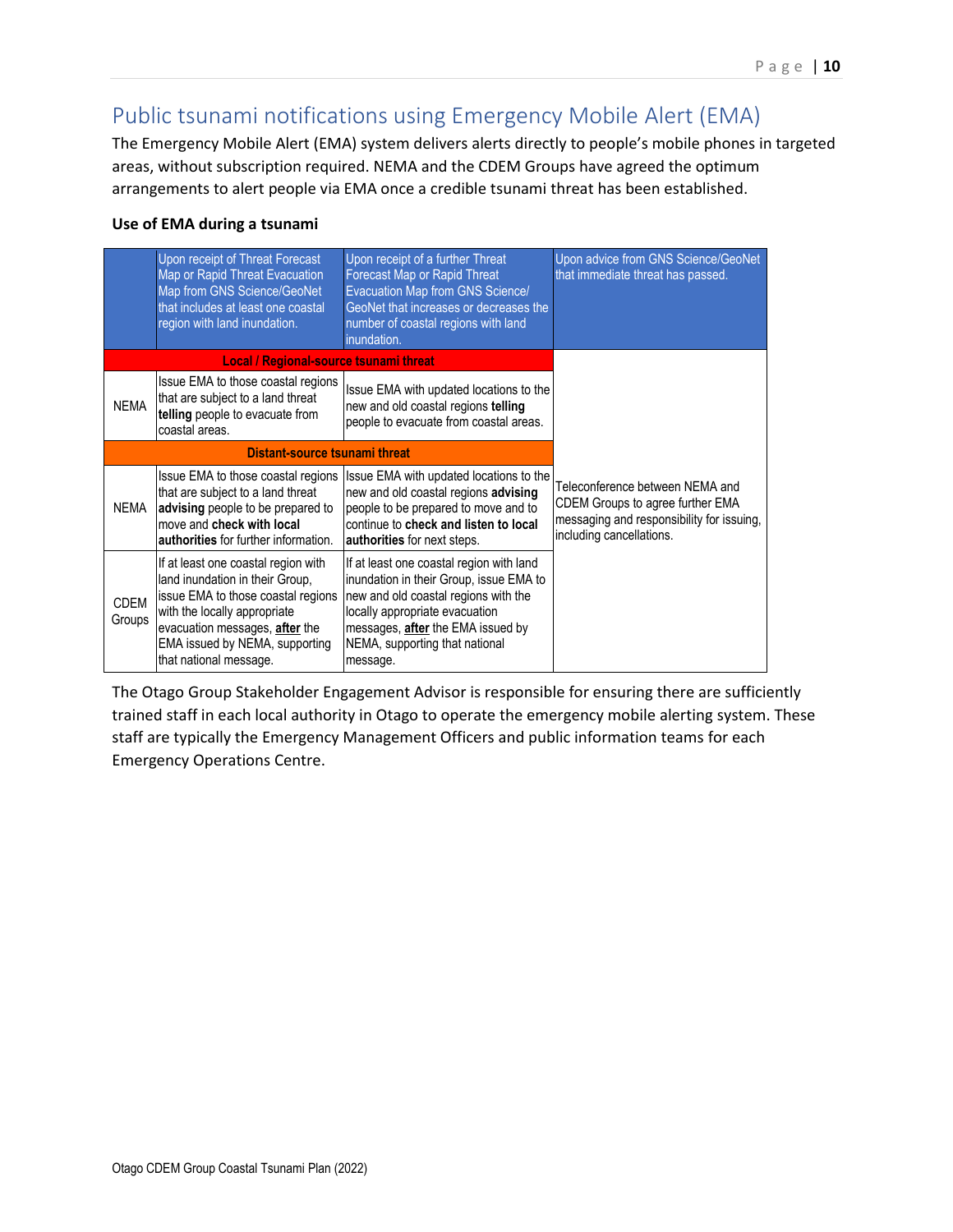## <span id="page-10-0"></span>Roles and Responsibilities

#### National Emergency Management Agency / GNS

- Research and updating hazard knowledge relating to tsunami
- Maintaining capability to activate a national warning system and public emergency mobile alert system
- Update Civil Defence Emergency Management Groups and partner agencies on tsunami impact risks during an event

#### Otago Regional Council

- Maintaining currency in hazard knowledge relating to tsunami both coastal and inland (lake tsunami)
- Considering current knowledge of the tsunami hazard in planning and consent decisions
- Maintaining capability to establish and operate the Group Emergency Coordination Centre in response

#### Territorial Authorities in Otago

- Maintaining capability to establish and operate the local Emergency Operations Centre in response
- Considering current knowledge of the tsunami hazard in planning and consent decisions
- Maintaining the ability to send an emergency mobile alert and initiate other public information processes to warn / advise / inform impacted communities
- Educate communities on the hazards and response actions

#### Emergency Management Otago

- Maintaining currency with, and evaluating standard operating procedures for all Civil Defence Emergency Management co-ordination centres
- Maintaining capability of coordination centres through training and exercises
- Maintaining the ability to send an emergency mobile alert and initiate other public information processes to warn / advise / inform impacted communities.
- Maintain engagement and collaboration with key sector partners.

#### Fire and Emergency New Zealand

- Utilise all available fire resources to assist in the response
- Assist with evacuation where appropriate
- Undertake rapid post-impact assessments

#### New Zealand Police

- Utilise all available police resources to assist in the response
- Assist with evacuation where appropriate, including cordon management
- Plan for and undertake Disaster Victim Identification as required

#### District Health Board

- Identify any health facilities at risk and plan for effective response
- Plan for post-impact health response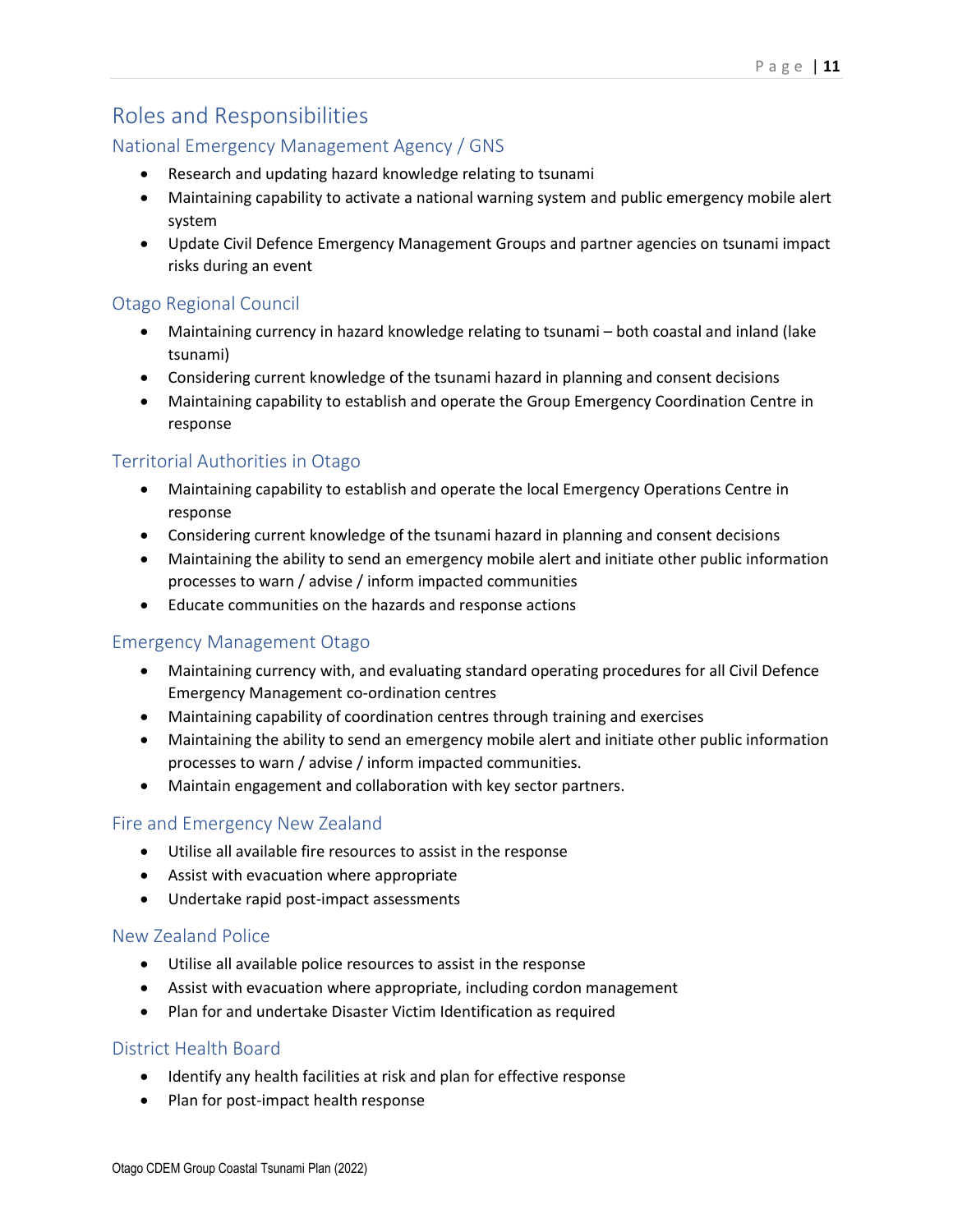• Coordination of the health sector to assist in response, this can include being the conduit to community health providers enabling the identification of vulnerable populations in the community

#### Critical Infrastructure

- Considering current knowledge of the tsunami hazard in asset planning and identify appropriate mitigation measures where necessary.
- Critical infrastructure network operators will consider tsunami response actions in their plans

#### Coastal communities

- Community response groups will consider tsunami response actions in their plans
- Community response groups will promote tsunami awareness within their communities

#### <span id="page-11-0"></span>Risk Reduction measures

District plans have included consideration of natural hazards in the next generation plans. Coastal inundation zones form a layer in plan maps and will influence the decision for future development of these at-risk areas.

The significant risk area of South Dunedin has mitigation in place through the St. Clair Seawall and the managed dune system from St. Clair to Lawyers Head.

#### <span id="page-11-1"></span>Readiness actions

The Otago Civil Defence Emergency Management website provides public access to the tsunami evacuation zone map prepared in 2017. The evacuation zones are included in coastal community emergency response guides distributed in each community and available on the Otago Civil Defence Emergency Management website. In 2017-2018 community flyer mail-outs were done for all the at-risk coastal communities. The zones are also mapped on community response plans for these communities.

Awareness campaigns through social media remind communities of how to find out what the tsunami risk is for them. Inland lake tsunami awareness is also being undertaken in this manner.

There is currently no tsunami signage in these communities, however a budget for the 2021-2031 long term plan is set for considering signage in accordance with technical standard TS-01/08. A pilot programme is being developed to create on-ground visibility of tsunami evacuation zones using coloured markers on power poles.

The three coastal territorial authorities have tsunami specific response plans primarily focussed on the warning and evacuation of at-risk communities. Briefings for emergency services and community response group are periodically undertaken to keep responders informed.

There are several warning mechanisms for the Otago communities, primarily using the emergency mobile alerting system, with supplementary arrangements for local community warning through phone contacts with community response groups or the use of portable sirens in accordance with the technical standard TS-03/14, or emergency services alerting residents in communities. NEMA has an MOU with all national broadcasters, ensuring that tsunami alerts will be broadcast on radio and television as priority messages, 24/7.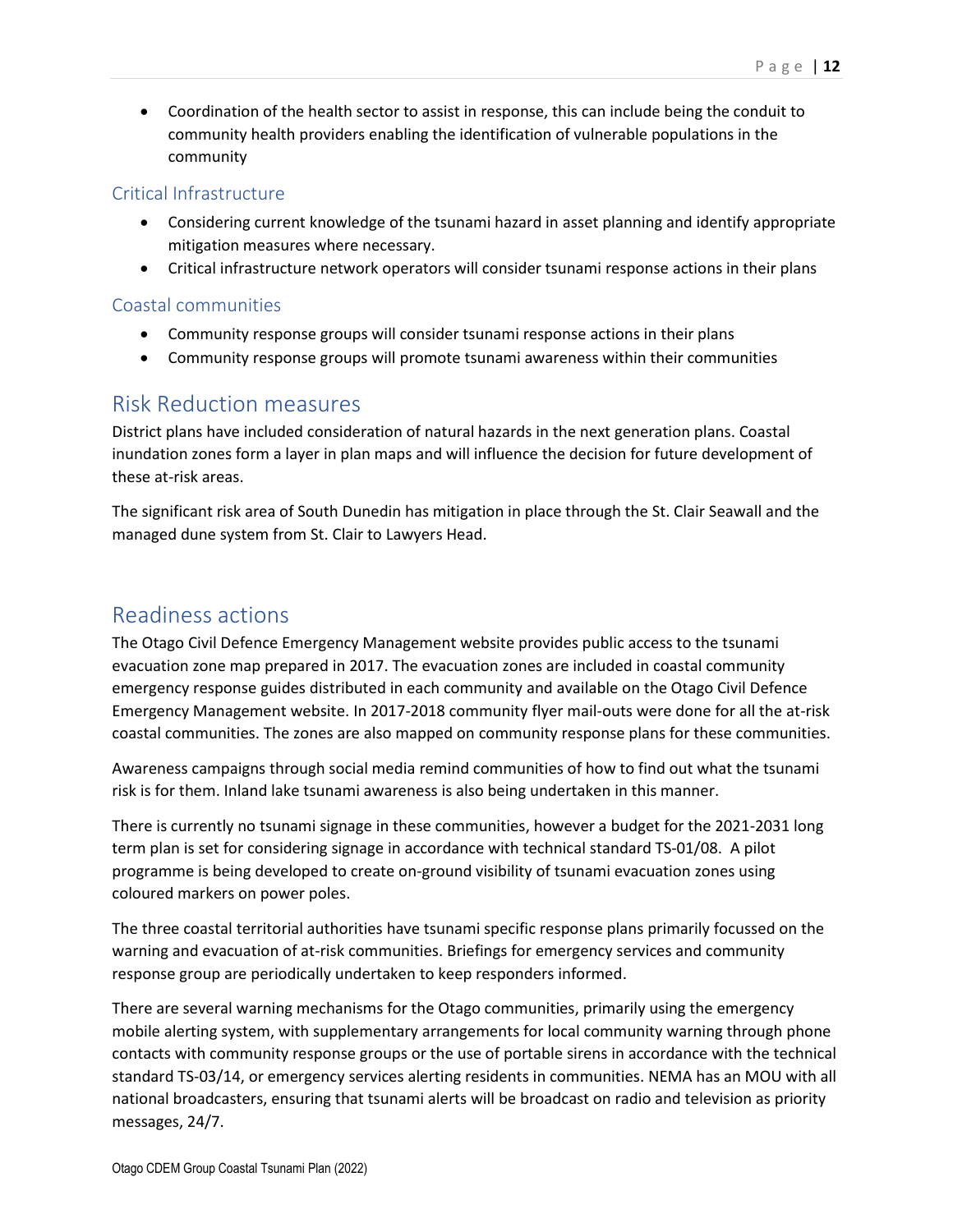## <span id="page-12-0"></span>Response planning – Territorial authorities

The local Emergency Operations Centres are responsible for all activity required to warn at risk communities, assist in any necessary evacuations, provide emergency welfare assistance and local public information to evacuees and undertake post-impact assessments, planning and response for their communities.

The response plans in each of the coastal authorities includes:

- Identifying the at-risk communities, creating manageable sectors for evacuation and assessment.
- Warning arrangements particularly for communities where cellular coverage is poor and EMA alerts may not be received. This will include locally specific instructions on established assembly areas for evacuees.
- Identification and activation procedures for evacuee assistance centres, principally supported by and managed through community contacts and response groups.
- Cordon arrangements including information on areas protected through the cordons and resources required to affect these.
- Intelligence gathering procedures to ascertain information on the efficacy of evacuation efforts, initial severity of tsunami impacts on the shoreline and activity at evacuee assistance centres.
- Reporting arrangements from field resources to the Emergency Operations Centre and also between the Emergency Operations Centre and Group Emergency Coordination Centre.
- Post-impact assessment procedures to facilitate an early understanding of the impact and workload on the Emergency Operations Centre and rapid repatriation of evacuees whose homes remain habitable.

These plans are templated in the D4H operational platform in each Emergency Operations Centre.

The inland authorities should plan for activating to assist coastal areas after tsunami inundation.

## <span id="page-12-1"></span>Response Planning – Group Emergency Coordination Centre

The Group Emergency Coordination Centre is responsible for providing regionally consistent warning messaging, liaison with the emergency services and providing logistical support to Emergency Operations Centres that have a high post-impact workload.

Initial emergency services coordination is expected to take place at the EOC level for any event where the first wave arrival time is less than 3 hours from time of the first tsunami warning issued by NEMA.

The response plan for the Group Emergency Coordination Centre includes:

- Duty Officer responsibilities (Emergency Management Officer with 0800 phone)
- Warning receipt / notification (SAR/Coastguard, harbour master, ports)
- Alerting / warning, Declaration protocol
- Initial actions
- EOC coordination
- NCMC communication
- Public Information

This plan is templated in the D4H operational platform for the Emergency Coordination Centre.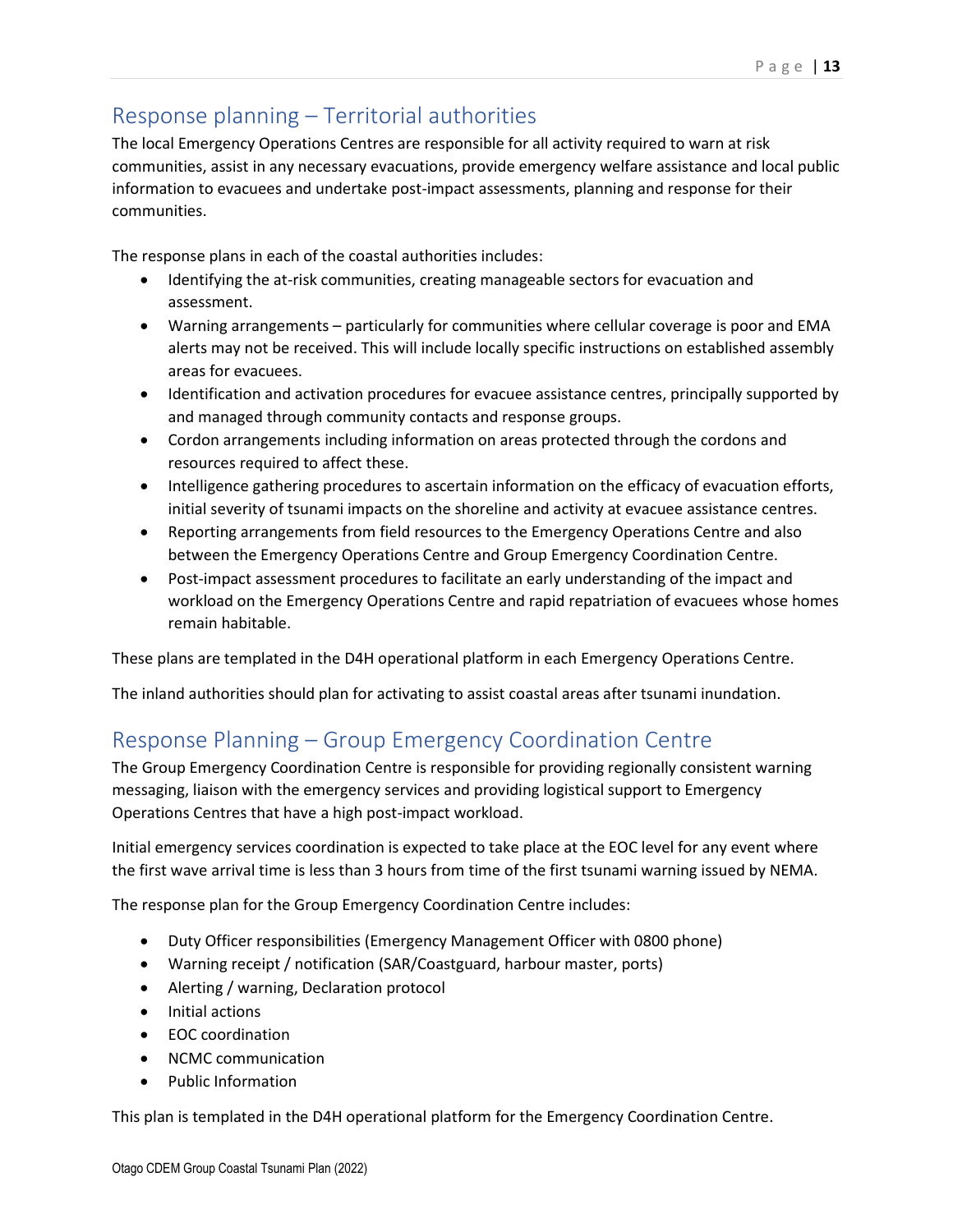## EM Otago Activation Process



**Disclaimer:** This process is subject to many factors. This is a process that would be followed if there was a 'textbook' activation. There are many contributing factors and this process is designed to give the user the initial concept of operations.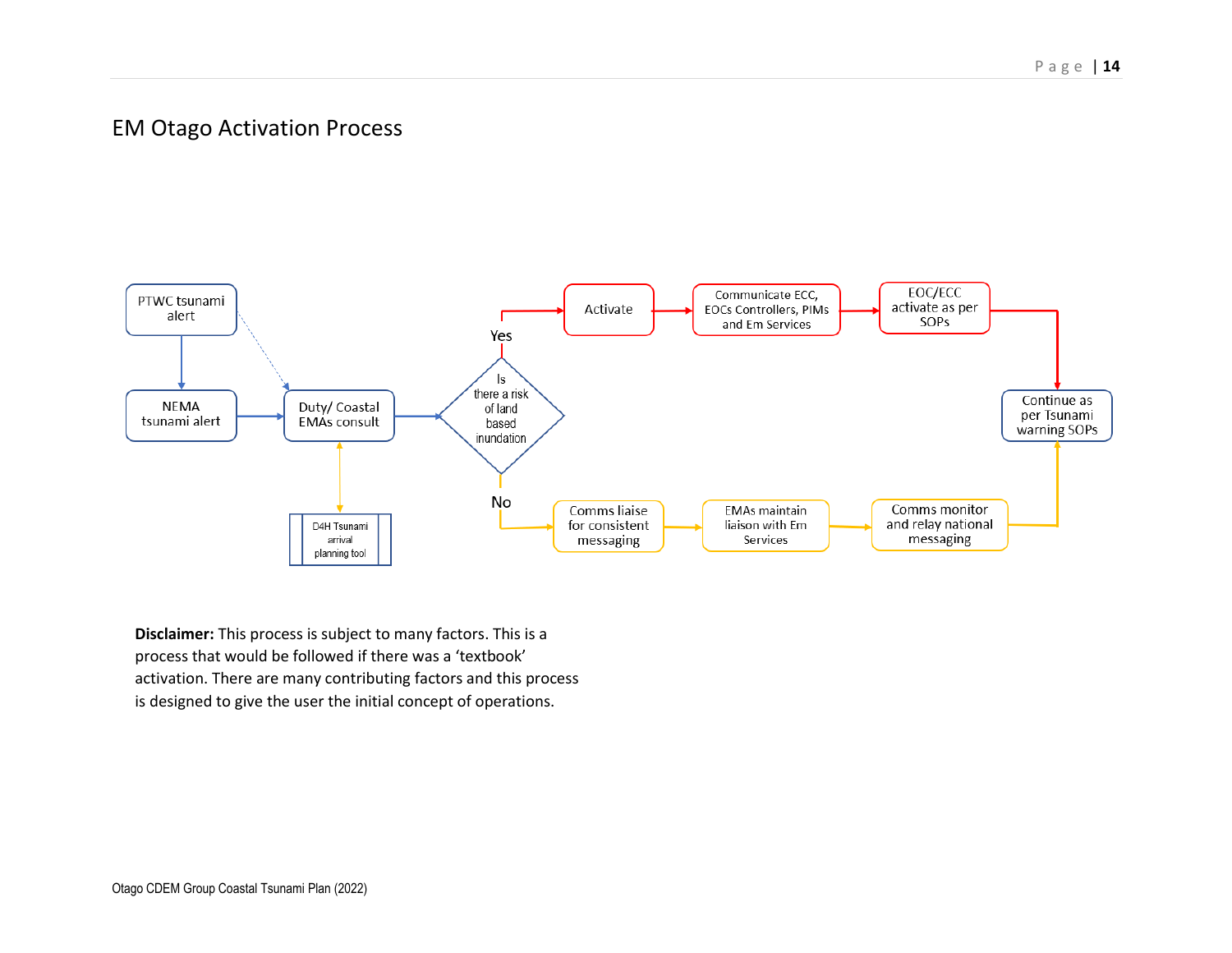## <span id="page-14-0"></span>Response planning – Emergency Services

The following response plans are also in place for tsunami response:

- Te Kei Tsunami Plan Local Procedure (Fire Emergency New Zealand)<sup>7</sup>
- District Emergency Management Plan (New Zealand Police) tsunami specific tactical plans are to be developed
- Tsunami Tactical Plan (St John) a specific tactical plan being developed.

<span id="page-14-1"></span>In the event CDEM is activating in response to a tsunami warning for Otago, both Police and Fire would activate their regional coordination centres to coordinate their response.

### Response planning – Community

Community response plans for communities at risk of tsunami include details on how the community itself will respond when it becomes aware of a tsunami threat. These plans will include:

- Phone contact lists
- Pre-determined assembly areas
- May include identified vulnerable members of the community

<span id="page-14-2"></span>In the communities of Moeraki, Karitane and the lower Otago Peninsula, local marae are actively involved in these local plans and will act as a focal point for the evacuation.

#### Critical contacts in response

Each local authority's Emergency Operations Centre and the Group Emergency Coordination Centre D4H platform have key contacts including:

- <span id="page-14-3"></span>• Community contacts, marae
- Port / harbour authorities, emergency services
- Subject matter experts GNS, Otago Regional Council Hazards team

#### Recovery issues

A state of emergency is likely to remain in place for the period after tsunami impact until immediate welfare needs are addressed, and rapid building assessments have been completed to inform the transition to recovery report. Each impacted district will be required to appoint a Recovery Manager, with the Group Recovery Manager providing regional coordination and support to recovery.

Any tsunami with significant land impact is going to require recovery planning across the four environment sectors of Social, Economic, Natural and Built. Recovery structures should be established in line with the Director's Guideline on Recovery Preparedness and Management [DGL 24/20].

<sup>7</sup> Available from Fire Emergency New Zealand, Te Kei Region - Planning and Performance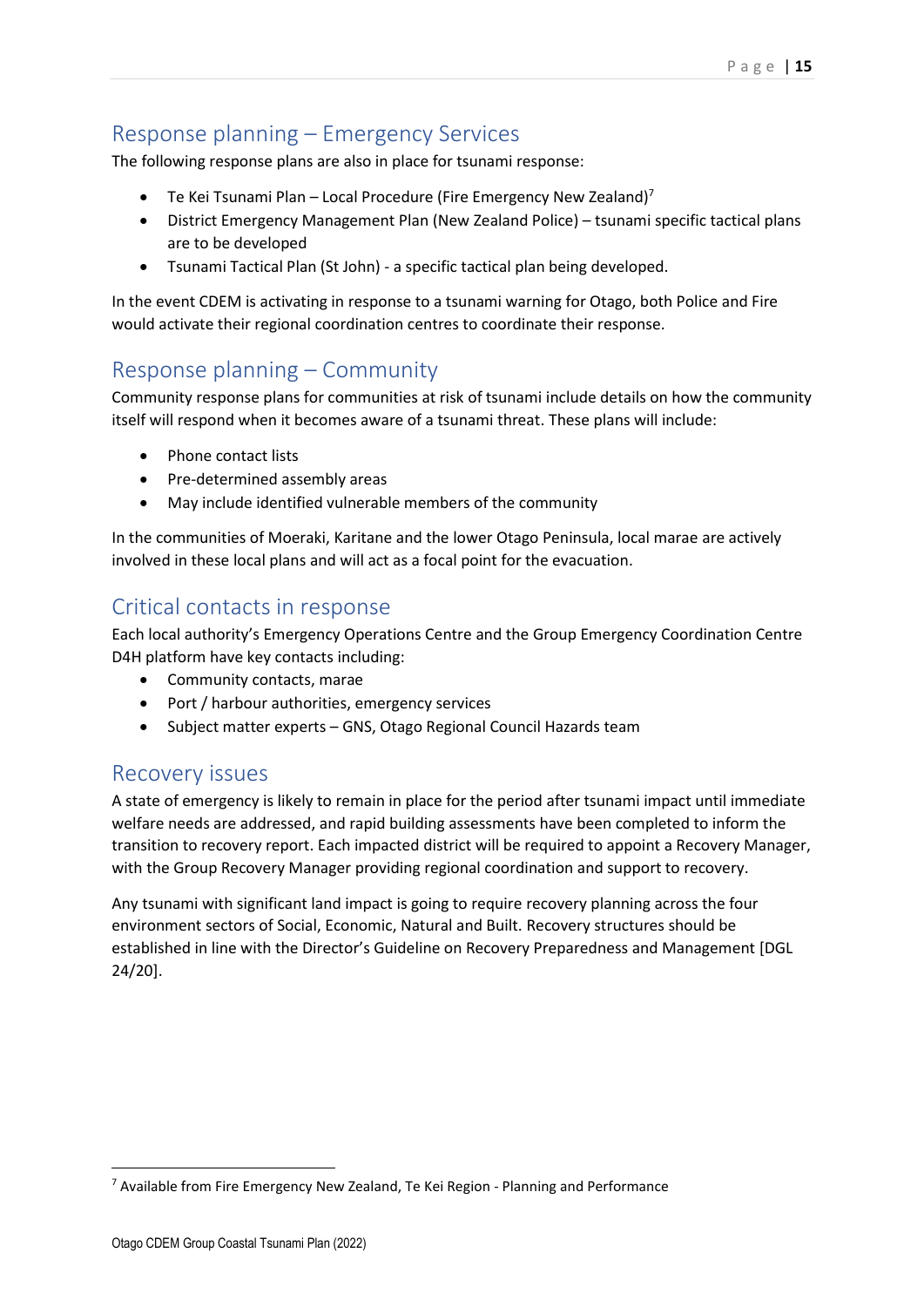## <span id="page-15-0"></span>Testing, monitoring and evaluation

This plan should be reviewed at least 5-yearly (i.e. in 2025) or after an actual tsunami warning event affecting Otago and requiring activation.

The Otago Civil Defence Emergency Management Group should hold a tier 2 exercise for a tsunami scenario within 5 years. This requirement would be superseded if the Group activates for an actual event.

Local Standard Operating Procedures will be reviewed at least every three years.

Any exercise or activation in response to a tsunami warning should have a full debrief, identifying a corrective action plan and this Group Tsunami Plan should be carefully reviewed as part of this process.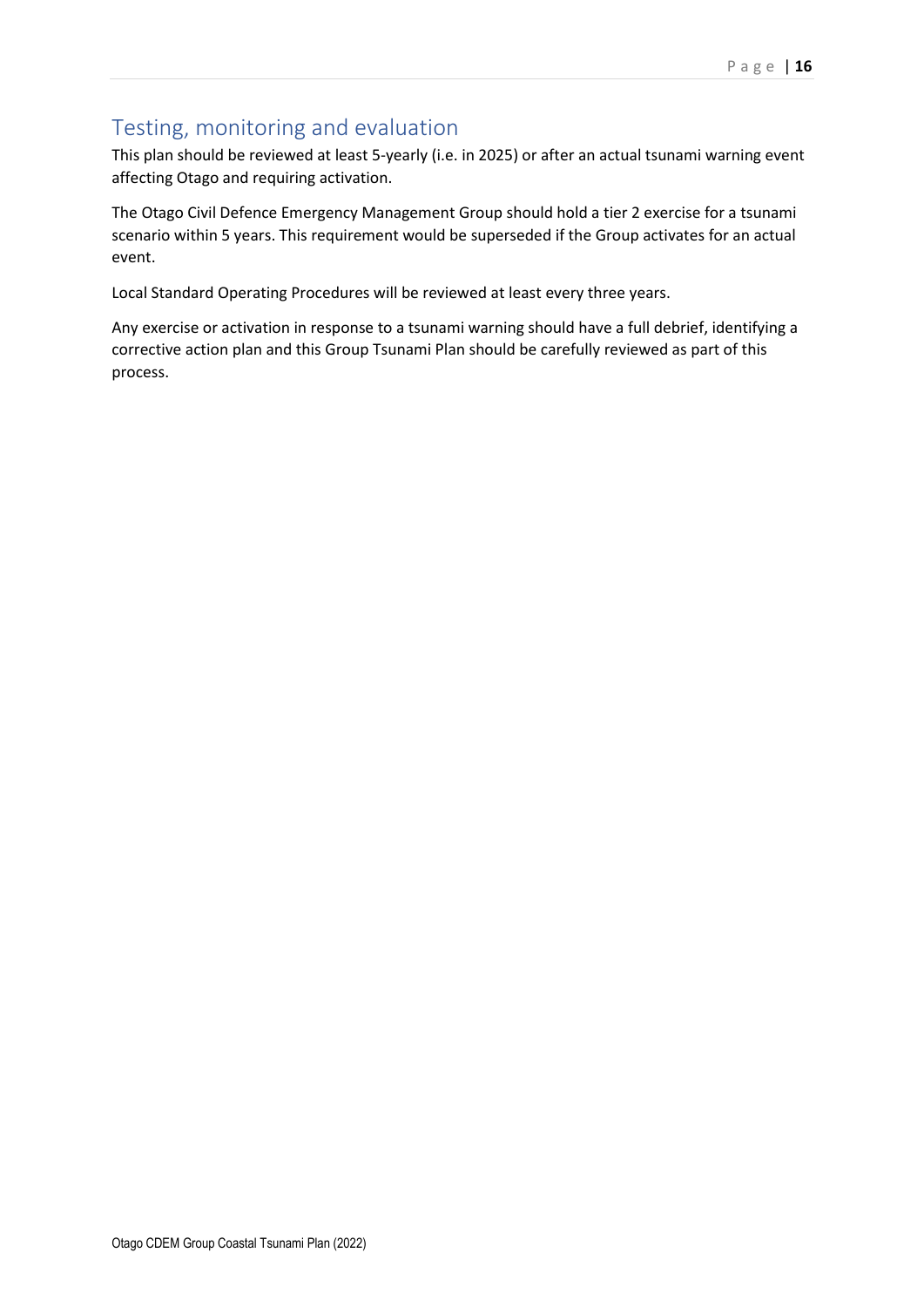## <span id="page-16-0"></span>Appendix 1: Pre-determined Emergency Mobile Alert messages

#### **OTCDEM-TS01-Tsunami Activity**

CIVIL DEFENCE TSUNAMI ADVISORY: Strong and unusual currents and unpredictable surges at the shore are expected following a M@@Magnitude@@ earthquake near @@Location@@. Strong currents and surges can injure and drown people. There is a danger to swimmers, surfers, people fishing, small boats, marinas and anyone in or near the water close to shore.

PEOPLE IN COASTAL AREAS DO NOT NEED TO EVACUATE, but should:

- 1. Stay out of the water (sea, rivers, and estuaries)
- 2. Stay off beaches and shore areas and away from marinas
- 3. Do not go sightseeing
- 4. Listen to local Civil Defence and radio/TV for updates
- 5. Share this information with family, neighbours and friends

This advisory is for @@LOCATIONS@@. For more information go to @@www.URL.govt.nz@@ Issued at @@Time@@ @@DayDateMonth@@.

#### **OTCDEM TS02-Evacuate Immediately**

CIVIL DEFENCE TSUNAMI WARNING: A M@@Magnitude@@ earthquake near @@Location@@ has caused a large tsunami that will impact New Zealand. A tsunami is a LIFE-THREATENING surge of sea water flooding coastal land, carrying debris.

People in coastal areas MUST LEAVE IMMEDIATELY out of all evacuation zones and move to high ground or as far inland as possible. DO NOT STAY AT HOME. Walk, run or cycle if you can.<sup>8</sup> Take only essential items (and pets) with you and share this information if it doesn't delay you. DO NOT RETURN until Civil Defence gives the all-clear message. Stay out of the sea, rivers and off beaches. Dangerous waves will continue for many hours.

This warning is for those in areas near the coast between  $@@$  LOCATION to LOCATION  $@@$ , including @@LOCATIONS@@.

#### **OTCDEM-TS03 -Change in Evacuation**

CIVIL DEFENCE TSUNAMI UPDATE: A life-threatening tsunami has been caused by today's @@Name@@ earthquake. Impacts have occurred from this tsunami. Dangerous waves will continue for many hours. STAY OUT of coastal areas.

Evacuation now ONLY applies to the following areas - LEAVE NOW, walk, run or cycle: The @@Direction@@ of the South Island from @@LOCATION to LOCATION@@, including @@LOCATIONS@@. DO NOT RETURN until an all-clear message is given by Civil Defence.

All NZ coastal waters may have unusual strong currents lasting for several more hours. Stay out of the water, rivers, & off beaches.

<sup>8</sup> National Emergency Management Agency's consistent-messages-part-B-tsunami-revised-Oct-2017 recommends "Walk or bike quickly if possible, drive only if essential. If driving, keep going once you are well outside of all evacuation zones, to allow room for others behind you." Given the relatively low population centres on the Otago coastline, it may be appropriate to remove the current statement all together. – For consideration.